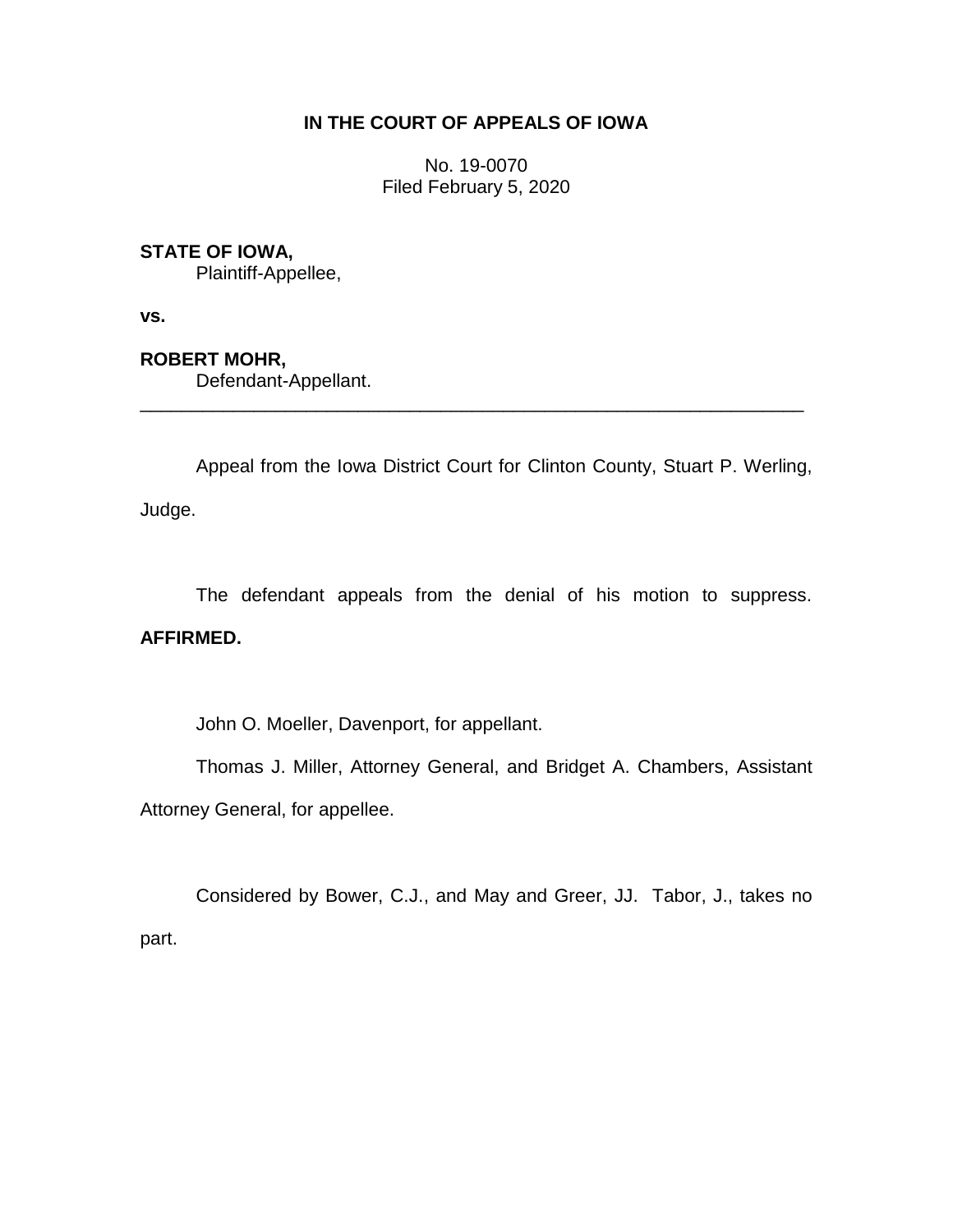**GREER, Judge.**

Following a trial on the minutes of evidence, Robert Mohr was convicted of operating while intoxicated, first offense. On appeal, Mohr challenges the denial of his motion to suppress, maintaining the officer who stopped his vehicle had neither reasonable suspicion nor probable cause to do so.

The Fourth Amendment of the United States Constitution and article I, section 8 of the Iowa Constitution protect individuals from unreasonable searches and seizures by government officials. "Subject to a few carefully drawn exceptions, warrantless searches and seizures are per se unreasonable." *State v. Lewis*, 675 N.W.2d 516, 522 (Iowa 2004). "The State has the burden to prove by a preponderance of the evidence that a recognized exception to the warrant requirement applies." *Id.*

Exceptions to the warrant requirement now go well beyond those recognized at the time of enactment of the Fourth Amendment and include consent searches, *Schneckloth v. Bustamonte*, 412 U.S. 218, 222–23 (1973), investigatory detentions, *Terry* [*v. Ohio*,] 392 U.S. [1,] 27 [(1968)], and an increasingly broad category of administrative searches and special needs exceptions.

*State v. Ochoa*, 792 N.W.2d 260, 278 (Iowa 2010).

"A traffic stop is unquestionably a seizure under the Fourth Amendment." *State v. Tyler*, 830 N.W.2d 288, 292 (Iowa 2013). But "[a] traffic stop is permissible under our Iowa and Federal Constitutions when supported by probable cause or reasonable suspicion of a crime." *State v. McIver*, 858 N.W.2d 699, 702 (Iowa 2015). "When a peace officer observes any type of traffic offense, the violation establishes both probable cause to stop the vehicle and reasonable suspicion to investigate." *Id.* Even if the officer did not observe the driver commit a traffic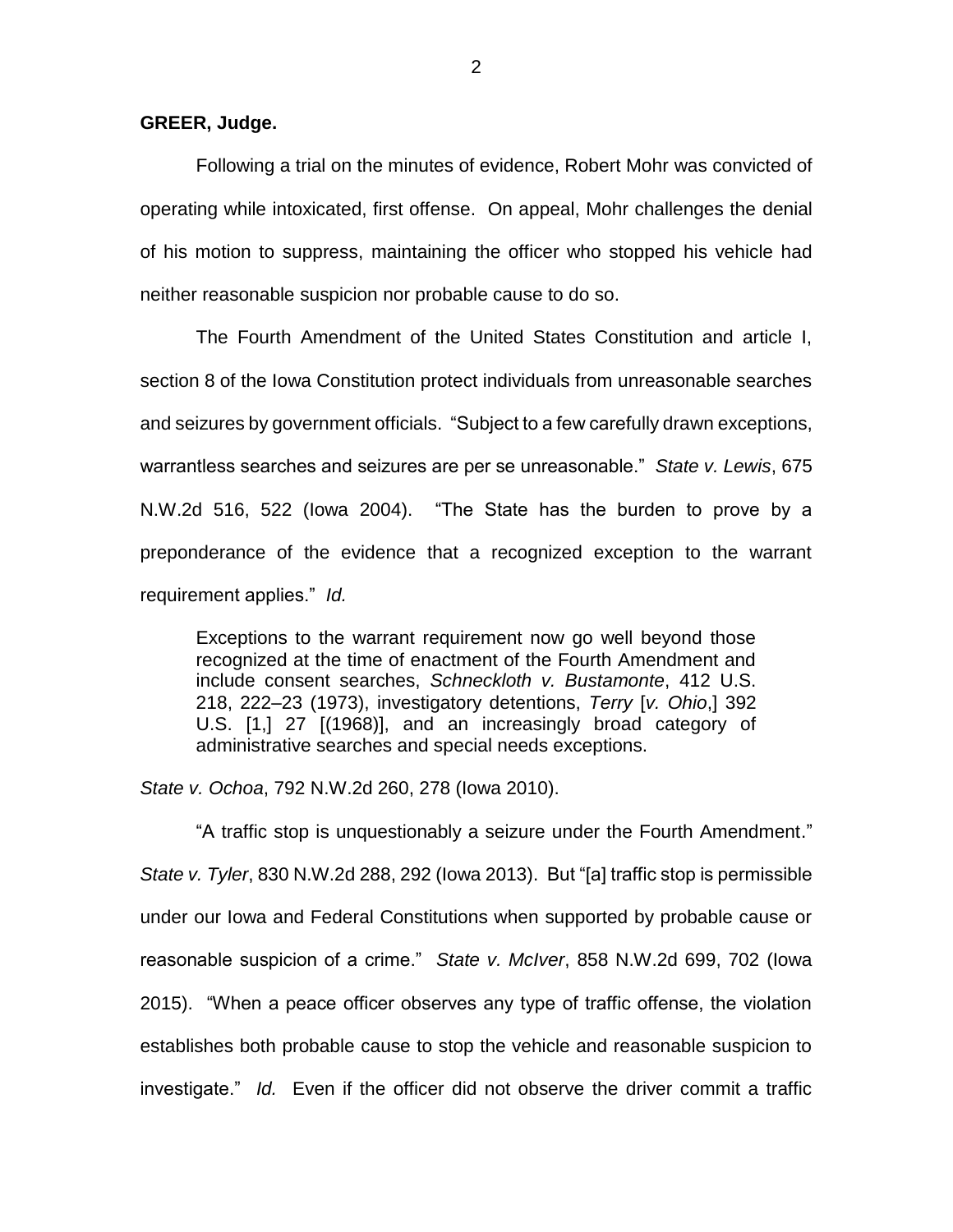offense, the officer may stop a vehicle and briefly detain the driver for investigatory purposes when the officer has reasonable suspicion, based on "specific and articulable facts, which taken together with rational inferences from those facts, to reasonably believe criminal activity may have occurred." *State v. Tague*, 676 N.W.2d 197, 204 (Iowa 2004).

The State bears the burden of proving by a preponderance of the evidence that the requisite suspicion existed to justify the stop. *See Tyler*, 830 N.W.2d at 293. If the State fails to carry its burden, "all evidence obtained at the stop must be suppressed." *Id.* Because this controversy arises from an alleged violation of a constitutional right, we review de novo. *Tague*, 676 N.W.2d at 201.

Here, the State resisted Mohr's motion to suppress, maintaining the stopping officer witnessed Mohr's vehicle cross the center line of the four-way divided road in violation of Iowa Code section  $321.297(3)$  (2017),<sup>1</sup> which gave the officer probable cause to initiate a stop of Mohr's vehicle. Mohr does not challenge the State's legal analysis—that witnessing such a violation would give the officer the requisite suspicion necessary to legally stop Mohr's vehicle. Rather, Mohr challenges the facts as presented by the State, claiming the totality of the evidence does not support the allegation that his "two left tires, approximately a quarter of

 $\overline{a}$ 

<sup>1</sup> Iowa Code section 321.297(3) provides:

A vehicle shall not be driven upon any roadway having four or more lanes for moving traffic and providing for two-way movement of traffic, to the left of the center line of the roadway, except when authorized by official traffic-control devices designating certain lanes to the left side of the center of the roadway for use by traffic not otherwise permitted to use such lanes, or except as permitted under subsection 1, paragraph "b". This subsection shall not be construed as prohibiting the crossing of the center line in making a left turn into or from an alley, private road, or driveway.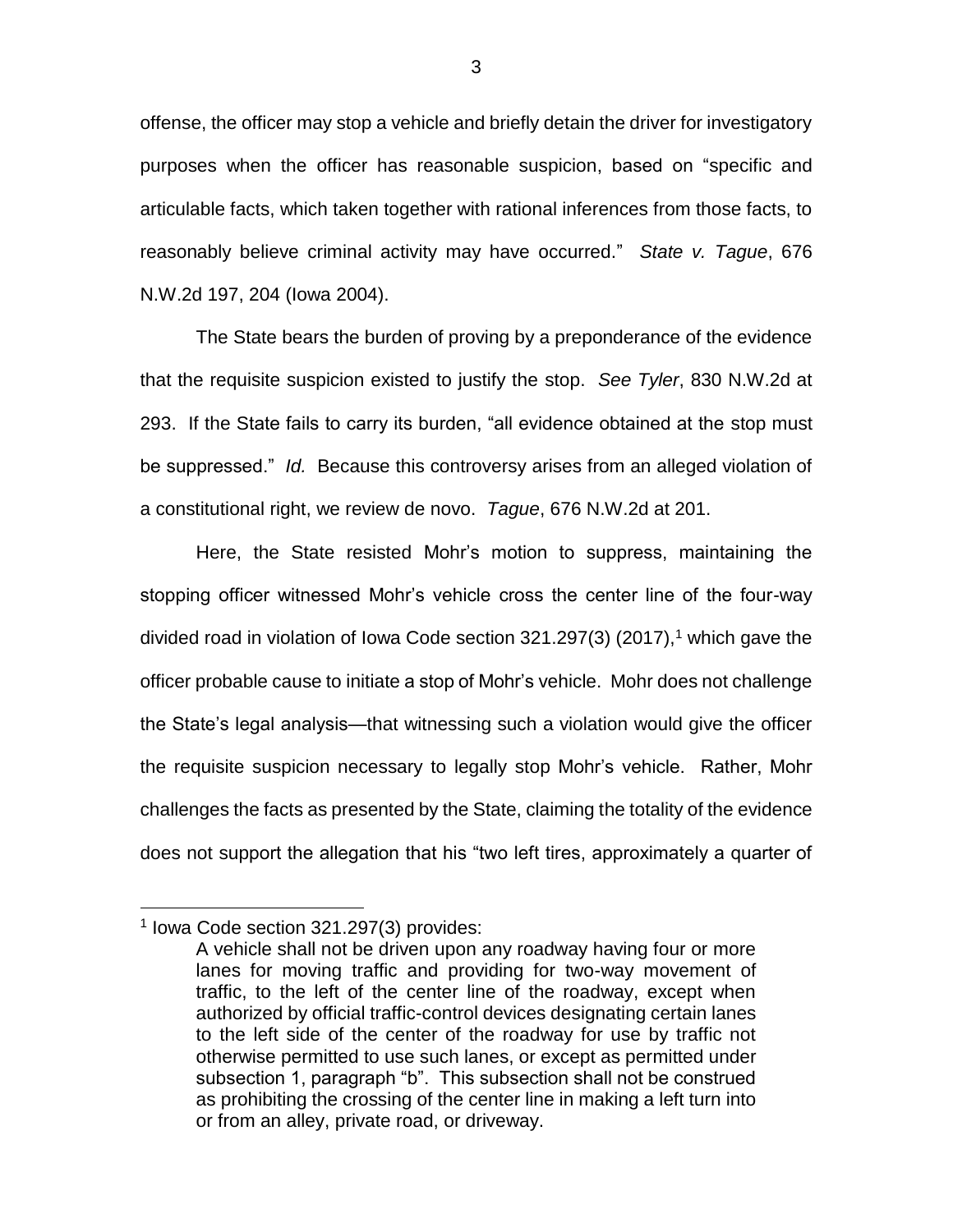the vehicle crossed the center line and then abruptly came back over across to the normal traveling portion of the lane."

We agree with Mohr that the video from the officer's dash cam does not definitively show Mohr's vehicle crossing the center line. With the video quality, the darkness and the distance between the officer's vehicle and Mohr's vehicle make it difficult to ascertain where on the roadway Mohr's vehicle is traveling. But video evidence is one factor to evaluate. The officer, who the district court found credible,<sup>2</sup> testified he witnessed Mohr's vehicle cross the center line. See, e.g., *State v. Lane*, 726 N.W.2d 371, 379 (Iowa 2007) ("While we are not bound by these determinations, we give deference to the credibility determinations by the district court."). This is not a case in which the video evidence contradicts the officer's testimony. *See State v. Ripperger*, No. 14-2108, 2016 WL 146525, at \*2 (Iowa Ct. App. Jan. 13, 2016) (reversing the denial of the defendant's motion to suppress where the video from the officer's dash cam did not corroborate the officer's testimony on his reason for stopping the defendant's vehicle); *State v. Wilkerson*, No. 11-1522, 2012 WL 2819369, at \*1–3 (Iowa Ct. App. July 11, 2012) (reversing the denial of the defendant's motion to suppress where the stopping officer first testified he saw the vehicle "weaving within its own lane" but the video from the officer's dash cam showed the driver's driving was "smooth, nondescript, and unremarkable").

 $\overline{a}$ 

 $2$  The district court did not explicitly find the officer credible, but its ruling relies on the officer's testimony about what he observed before initiating a stop of Mohr's vehicle.